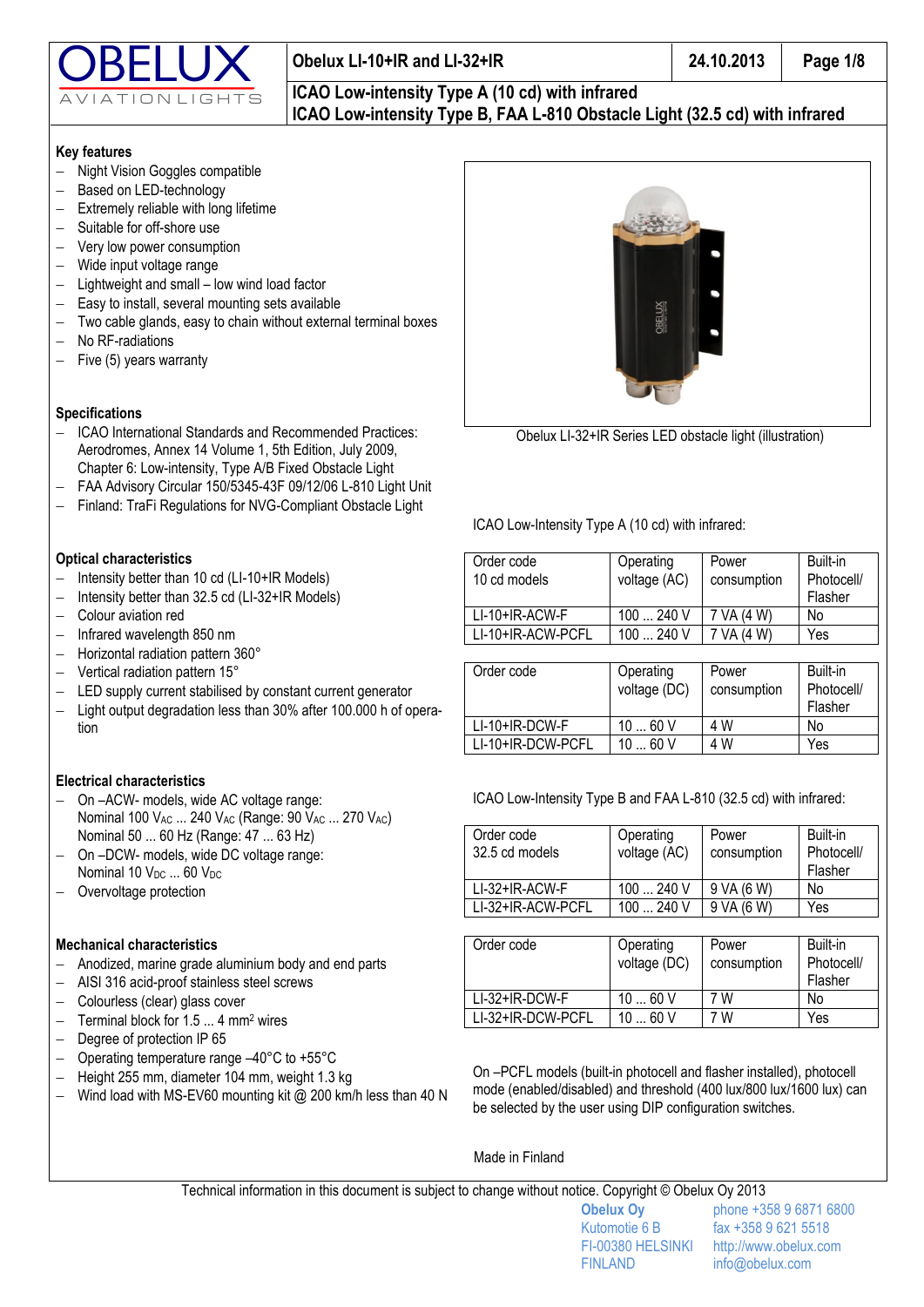

# **Obelux LI-10+IR and LI-32+IR 24.10.2013 Page 2/8**

# **ICAO Low-intensity Type A (10 cd) with infrared ICAO Low-intensity Type B, FAA L-810 Obstacle Light (32.5 cd) with infrared**

# **ELECTRICAL INSTALLATION INSTRUCTIONS**

Obelux LI+IR Series products are aviation obstacle lights utilizing LED technology. Cabling and installation principles are similar to those of conventional obstacle lights.

Obelux LI+IR Series have two cable glands for easy chaining without external distribution boxes. Connection can be protected with a 6 A or 10 A fuse or with a circuit breaker (C curve: C6A or C10A).

## Installation specifications

- Cable gland: M25
- Cable diameter: 11 to 17 mm
- Wire diameter: max. 6 mm<sup>2</sup>
- Recommended cable: 3x1.5 mm<sup>2</sup> or 3x2.5 mm<sup>2</sup>

## **Options**

 CGS-20: Smaller cable glands Set includes 2 pcs M20 cable glands with M25-M20 adapters for 7-13 mm cables





Illustration: Obelux LI+IR Series



Technical information in this document is subject to change without notice. Copyright © Obelux Oy 2013

FINLAND info@obelux.com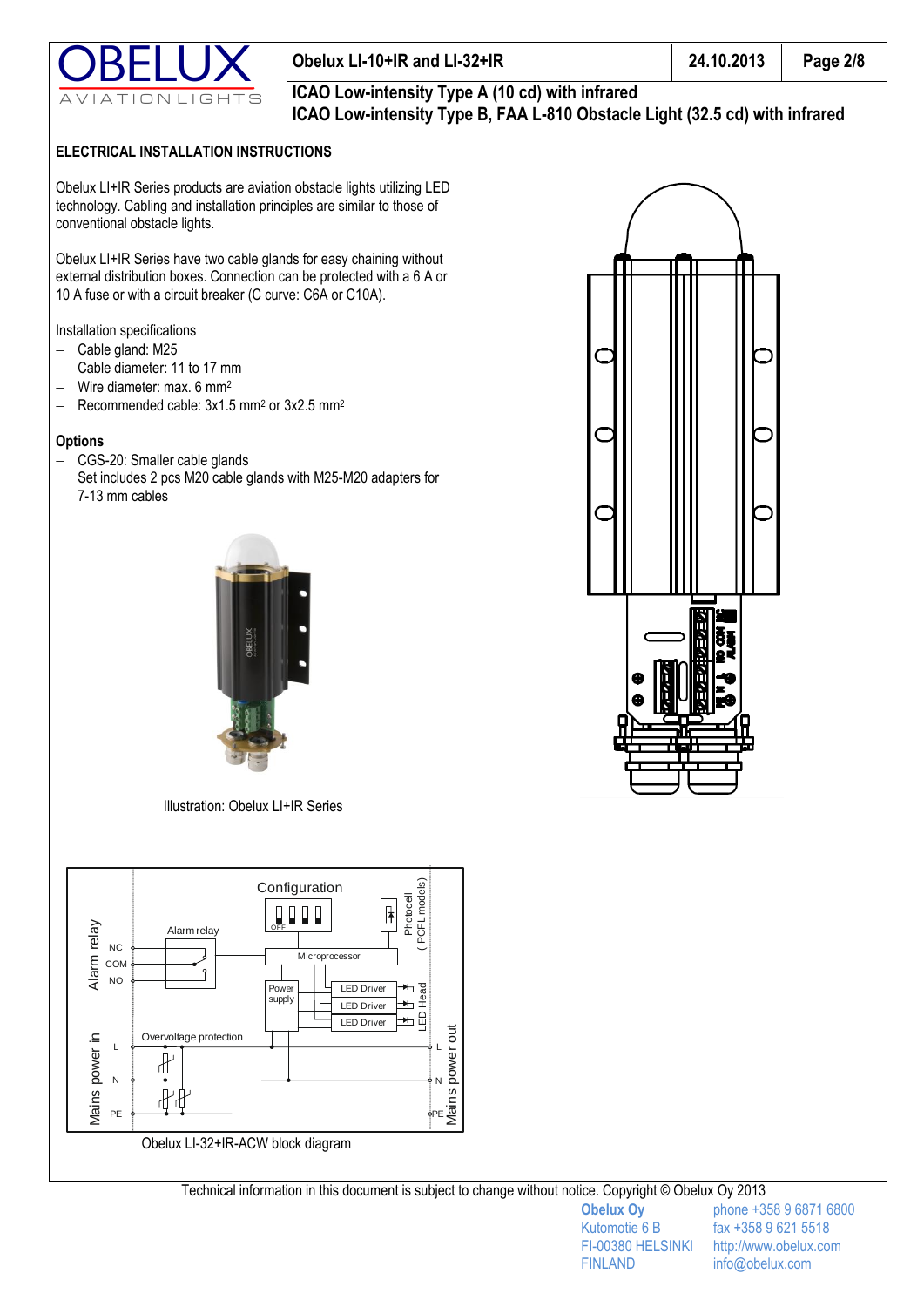

# **Obelux LI-10+IR and LI-32+IR 24.10.2013 Page 3/8 ICAO Low-intensity Type A (10 cd) with infrared ICAO Low-intensity Type B, FAA L-810 Obstacle Light (32.5 cd) with infrared**

#### Mechanical dimensions



Bottom view



Side view





Top view

Technical information in this document is subject to change without notice. Copyright © Obelux Oy 2013

FINLAND info@obelux.com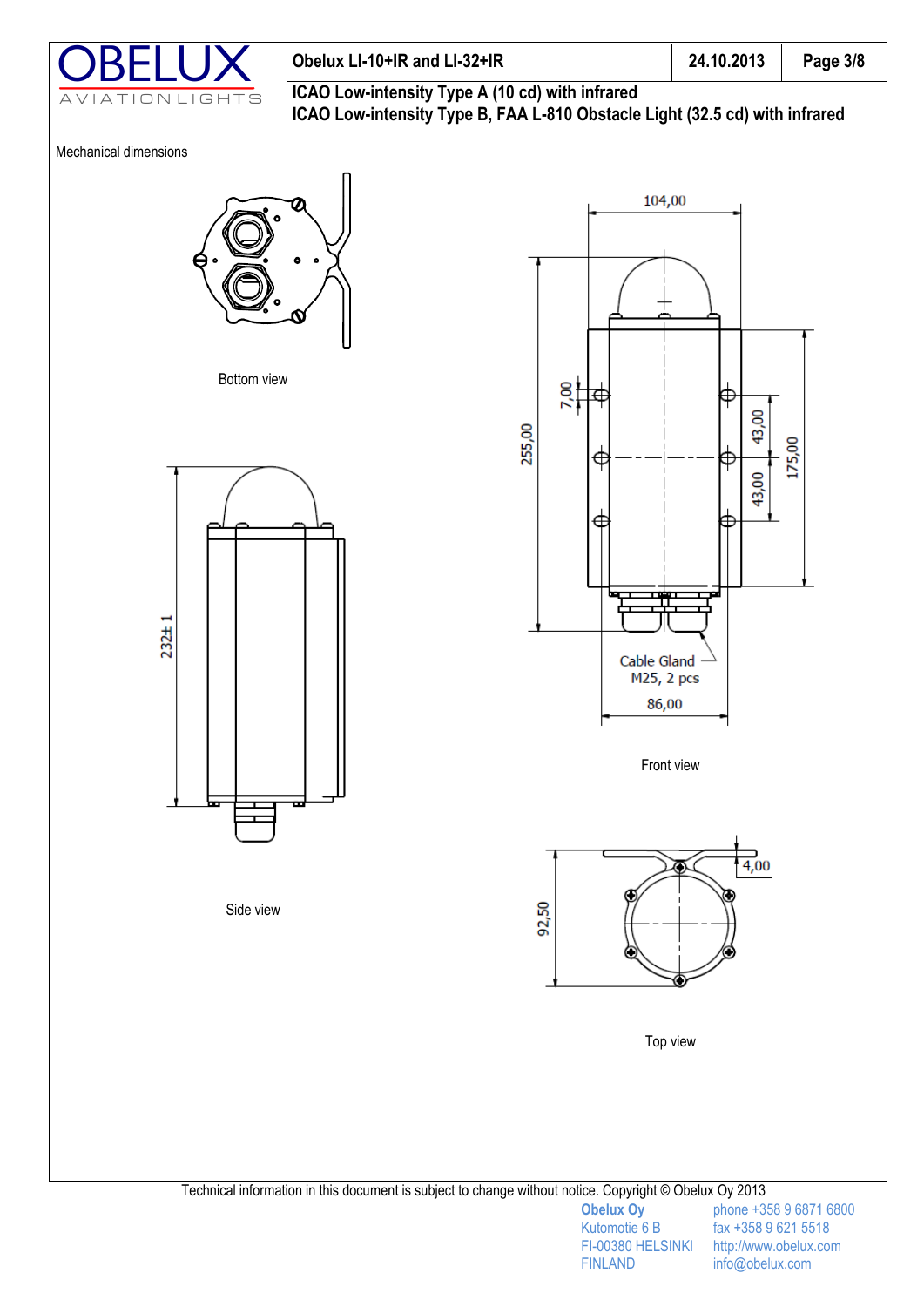

## **Obelux LI-10+IR and LI-32+IR 24.10.2013 Page 4/8**

## **ICAO Low-intensity Type A (10 cd) with infrared ICAO Low-intensity Type B, FAA L-810 Obstacle Light (32.5 cd) with infrared**

Mounting sets:



Technical information in this document is subject to change without notice. Copyright © Obelux Oy 2013

FINLAND info@obelux.com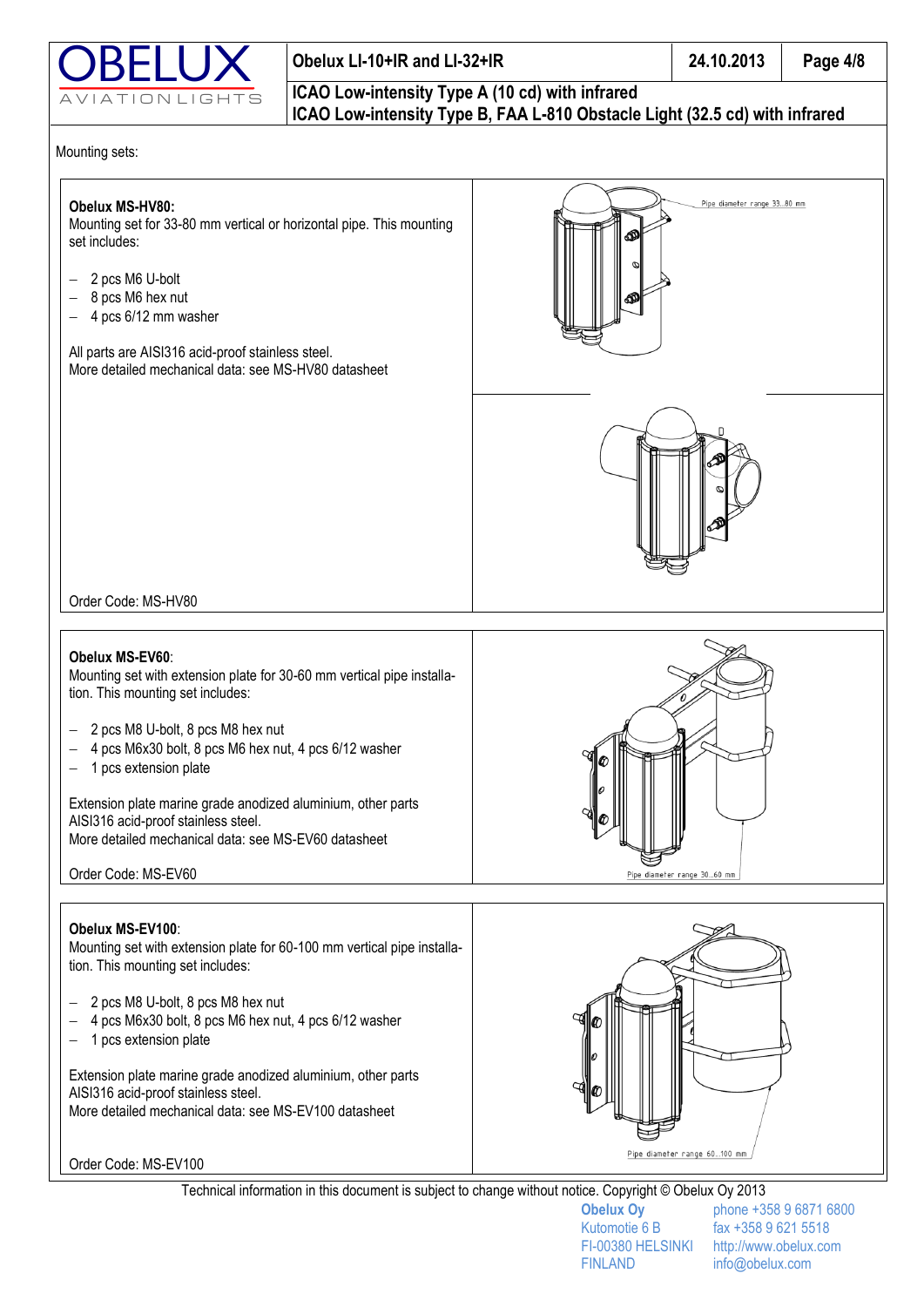

# **Obelux LI-10+IR and LI-32+IR 24.10.2013 Page 5/8**

## **ICAO Low-intensity Type A (10 cd) with infrared ICAO Low-intensity Type B, FAA L-810 Obstacle Light (32.5 cd) with infrared**



Technical information in this document is subject to change without notice. Copyright © Obelux Oy 2013

FINLAND info@obelux.com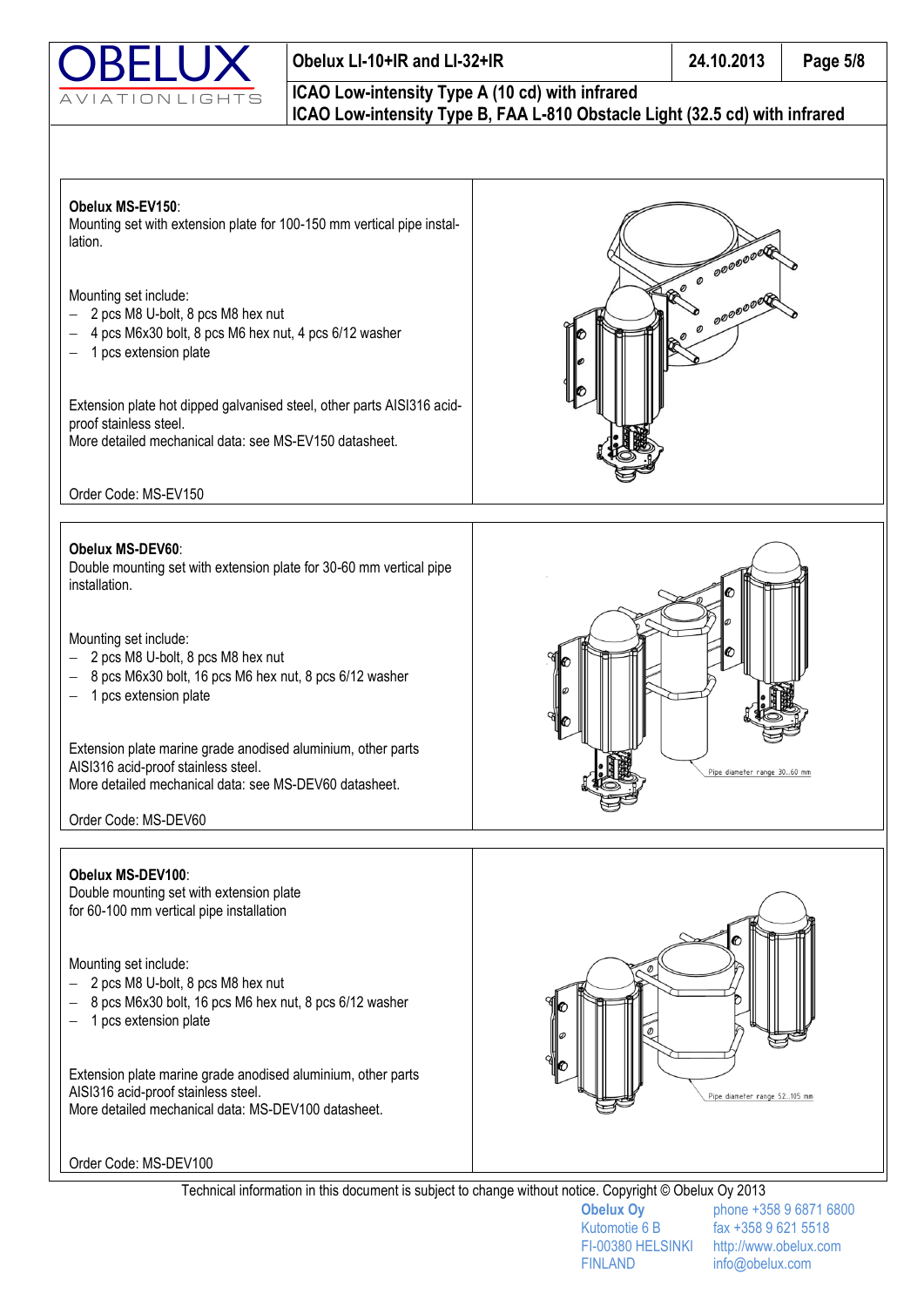

# **Obelux LI-10+IR and LI-32+IR 24.10.2013 Page 6/8**

Kutomotie 6 B fax +358 9 621 5518 FI-00380 HELSINKI http://www.obelux.com FINLAND info@obelux.com

## **ICAO Low-intensity Type A (10 cd) with infrared ICAO Low-intensity Type B, FAA L-810 Obstacle Light (32.5 cd) with infrared**

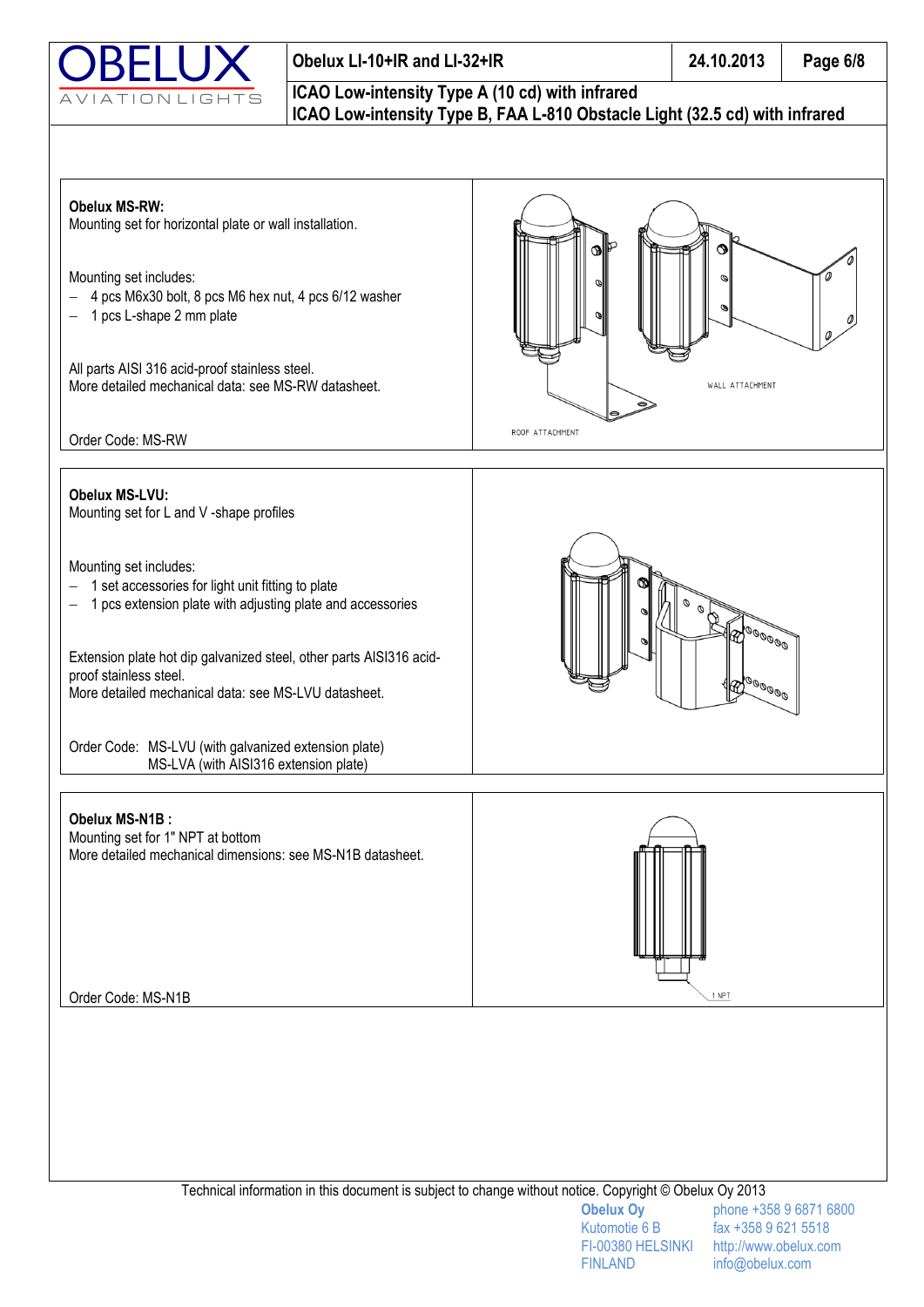



## **ICAO Low-intensity Type A (10 cd) with infrared ICAO Low-intensity Type B, FAA L-810 Obstacle Light (32.5 cd) with infrared**

### **CONFIGURING OBELUX LI-xx+IR-xxx-PCFL**

On –PCFL models (built-in photocell and flasher installed), photocell mode (enabled/disabled) and threshold (400 lux, 800 lux or 1600 lux) can be selected by the user using DIP configuration switches.

Open three screws on the bottom of Obelux LI-10+IR-xxx-PCFL or LI-32+IR-xxx-PCFL to gain access to DIP switches. We recommend using a socket wrench but the screws can also be opened with a suitable flat-head screwdriver.



Bottom plate screws

Holding the aviation obstacle light glass dome pointing upwards, the individual DIP switches are numbered 1-4 from left to right (see illustration).



Factory default setting is all switches in OFF (steady-burning mode without photocell control).

| DIP Switch Settings - Photocell mode |      |                    |
|--------------------------------------|------|--------------------|
|                                      |      | Operating mode     |
| ገFF                                  | OFF. | Photocell disabled |
| ΟN                                   | ∩FF  | 400 lx             |
| ገFF                                  | OΝ   | 800 lx             |
| OΝ                                   | ωN   | $1600 \text{ lx}$  |

Turn-off time in 3 min, turn-on time is 10 sec. When the photocell operation is enabled, the obstacle light turns on when the ambient light level has dropped below selected level for ten seconds. Light turns off when the ambient light level has exceeded the selected value for more than three minutes.

|            | DIP Switch Settings - Flash mode |                           |  |
|------------|----------------------------------|---------------------------|--|
| 3          |                                  | Operating mode            |  |
| OFF        | OFF.                             | Steady-burning i.e. fixed |  |
| ΟN         | OFF.                             | 20 flashes per minute     |  |
| <b>OFF</b> | ΩN                               | 40 flashes per minute     |  |
| ON         | ΟN                               | 60 flashes per minute     |  |

When the desired configuration is set using the DIP switches, please slide the internal electronics board back to the chassis and tighten three screws on the bottom plate.

Technical information in this document is subject to change without notice. Copyright © Obelux Oy 2013

FINLAND info@obelux.com